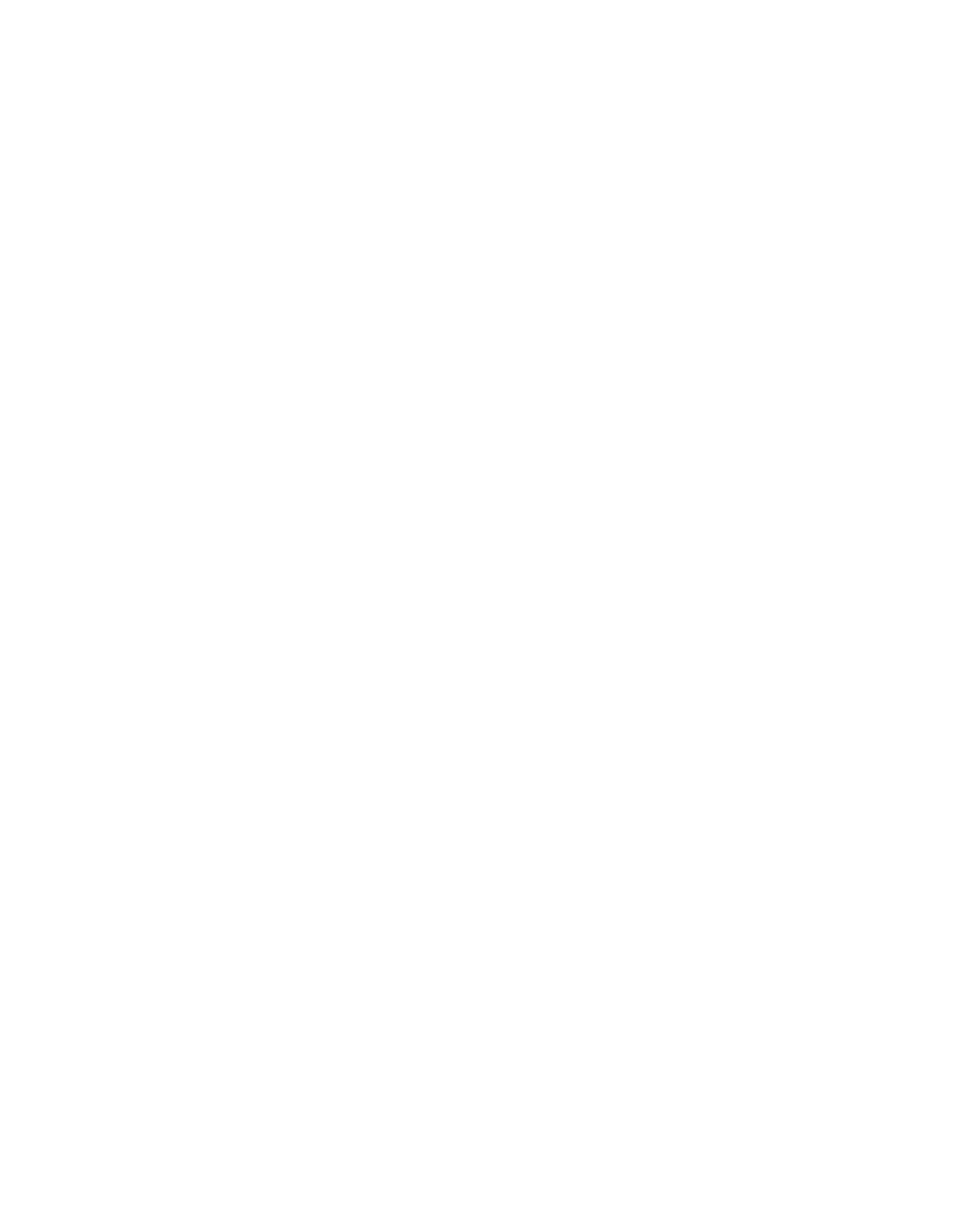# **Sexual Behavior in the United States: Results from a National Probability Sample of Men and Women Ages 14-94**

Debby Herbenick, PhD, MPH,\* Michael Reece, PhD, MPH,\* Vanessa Schick, PhD,\* Stephanie A. Sanders, PhD,\*<sup>†‡</sup> Brian Dodge, PhD,\* and J. Dennis Fortenberry, MD, MS<sup>\*§</sup>

\*Center for Sexual Health Promotion, Indiana University, Bloomington, IN, USA; † The Kinsey Institute for Research in Sex, Gender, and Reproduction, Indiana University, Bloomington, IN, USA; <sup>‡</sup>Department of Gender Studies, Indiana University, Bloomington, IN, USA; <sup>§</sup>Department of Pediatrics, School of Medicine, Indiana University, Indianapolis, IN, USA

DOI: 10.1111/j.1743-6109.2010.02012.x

### **ABSTRACT**

*Introduction.* Despite a demonstrated relationship between sexual behaviors and health, including clinical risks, little is known about contemporary sexual behavior.

*Aims.* To assess the rates of sexual behavior among adolescents and adults in the United States.

*Methods.* We report the recent (past month, past year) and lifetime prevalence of sexual behaviors in a nationally representative probability sample of 5,865 men and women ages 14 to 94 in the United States (2,936 men, 2,929 women).

*Main Outcome Measures.* Behaviors assessed included solo masturbation, partnered masturbation, giving and receiving oral sex, vaginal intercourse, and anal intercourse.

*Results.* Masturbation was common throughout the lifespan and more common than partnered sexual activities during adolescence and older age (70+). Although uncommon among 14- to 15-year olds, in the past year 18.3% of 16- to 17-year-old males and 22.4% of 16- to 17-year-old females performed oral sex with an other-sex partner. Also in the past year, more than half of women and men ages 18 to 49 engaged in oral sex. The proportion of adults who reported vaginal sex in the past year was highest among men ages 25–39 and for women ages 20–29, then progressively declined among older age groups. More than 20% of men ages 25–49 and women ages 20–39 reported anal sex in the past year. Same-sex sexual behaviors occurring in the past year were uncommonly reported.

*Conclusions.* Men and women engage in a diverse range of solo and partnered sexual behaviors throughout the life course. The rates of contemporary sexual behavior provided in this report will be valuable to those who develop, implement, and evaluate programs that seek to improve societal knowledge related to the prevalence of sexual behaviors and to sexual health clinicians whose work to improve sexual health among the population often requires such rates of behavior. **Herbenick D, Reece M, Schick V, Sanders SA, Dodge B, and Fortenberry JD. Sexual behavior in the United States: Results from a national probability sample of men and women ages 14–94. J Sex Med 2010;7(suppl 5):255–265.**

*Key Words.* Sexual Behavior; Adolescents; Adults; Probability Sample; United States

# **Introduction**

Sexual health emerged during the past decade<br>as a key unifying concept addressing clinical<br>and multiple health ignore as disperse to unintended and public health issues as diverse as unintended pregnancy among adolescents, sexually transmitted infections (STI) among young adults, and sexual dysfunctions among older adults [1–3]. In 2002, the World Health Organization (WHO) described sexual health as "...a state of physical, emotional, mental and social well-being related to sexuality; it is not merely the absence of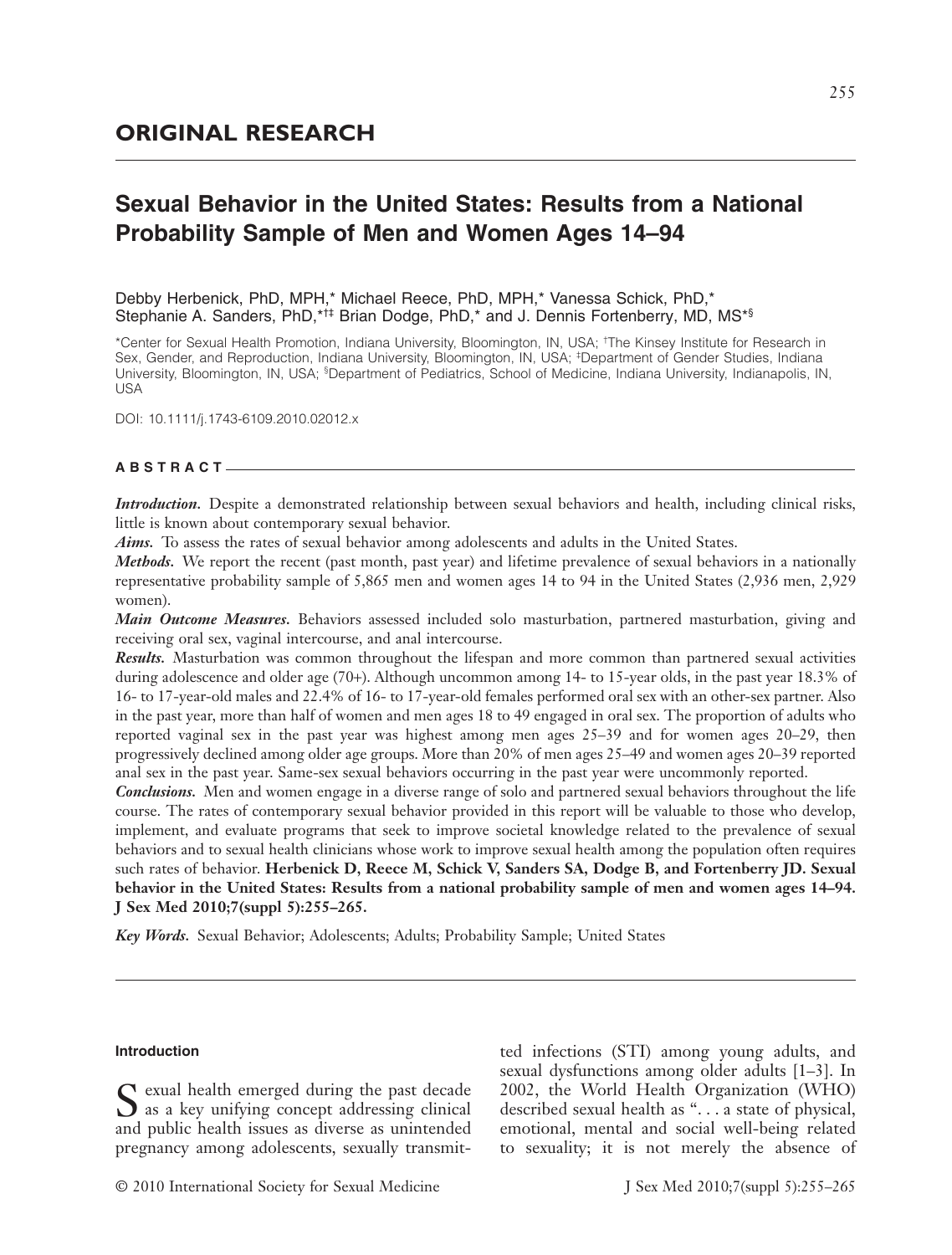disease, dysfunction or infirmity. Sexual health requires a positive and respectful approach to sexuality and sexual responses, as well as the possibility of having pleasurable and safe sexual experiences, free of coercion, discrimination and violence." [4]

Nationally representative up-to-date data about human sexual behavior are required to fully translate the WHO definition into public health policy and practice and to provide physicians with a suitable basis for understanding sexuality through the life course. Relatively recent national surveys (e.g., the National Survey of Family Growth [NSFG], the Youth Risk Behavior Survey, and the National Social Life, Health, and Aging Project [NSHAP]) had limited age ranges and explored a narrow range of sexual behaviors [5–7]. The most recent nationally representative survey of adult sexual behavior in the United States, conducted in 1992, was limited to adults aged 18 to 60 [8].

Much has changed since 1992 that may have influenced sexual behavior in the United States. Previously less common sexual behaviors such as oral and anal sex appear to have become more widely practiced [9–11]. Changes in oral–genital behaviors may be linked to increased rates of genital infections by Type 1 herpes simplex viruses and to increased rates of oropharyngeal cancer linked to human papilloma virus infections [12,13]. The Internet has influenced sexual knowledge, norms, and behaviors [14,15]. A vaccine for prevention of cancers associated with sexually transmitted human papilloma virus infections has been marketed amid concern about its influence on sexual behaviors [16]. Since 1997, over \$1.5 billion of federal funding for abstinence-only sexuality education has been in place although with equivocal evidence of efficacy [17,18]. Since 1998, oral medications to treat erectile dysfunction have been available; more than 6 million outpatient prescriptions were written for sildenafil in the 6 months following approval by the United States Food and Drug Administration [19]. Attitudes toward same-sex relationships have changed, with same-sex marriage and civil unions now legally recognized in several U.S. states [20]. As such, there is a need for nationally representative data that adequately captures contemporary American sexual behavior given these many social and historical changes.

# **Aims**

The purpose of this study, the National Survey of Sexual Health and Behavior (NSSHB), was to

assess solo and partnered sexual behaviors in a national probability sample of men and women ages 14–94 years and to thus provide a comprehensive snapshot of American sexual behavior over a wide range of the sexual life course.

# **Methods**

# *Data Collection*

During March–May 2009, NSSHB data were collected using a population-based cross-sectional survey of adolescents and adults in the United States via research panels of Knowledge Networks (Menlo Park, CA, USA). Research panels accessed through Knowledge Networks are based on a national probability sample established using both random digit dialing (RDD) and an addressbased sampling (ABS) frame. ABS involves the probability sampling of a frame of residential addresses in the United States derived from the U.S. Postal Service's Delivery Sequence File, a system that contains detailed information on every mail deliverable address in the United States. Collectively, the sampling frame from which participants are recruited covers approximately 98% of all U.S. households. Randomly selected addresses are recruited to the research panel through a series of mailings and subsequently by telephone follow-ups to nonresponders when possible. To further correct sources of sampling and nonsampling error, study samples are corrected with a post-stratification adjustment using demographic distributions from the most recent data available from the Current Population Survey (CPS), the monthly population survey conducted by the U.S. Bureau of the Census considered to be the standard for measuring demographic and other trends in the United States. These adjustments result in a panel base weight that was employed in a probability proportional to size (PPS) selection method for establishing the samples for this study. Population specific distributions for this study were based upon the December 2008 CPS [21].

Once the sample frame was established, all individuals within that frame received a recruitment message from Knowledge Networks that provided a brief description of the NSSHB and invited them to participate. Adolescent recruitment included obtaining consent from a parent (or legal guardian) and, if provided, subsequently from the adolescent. A total of 2,172 parents (or legal guardians) reviewed a study description, including the survey, and  $62\%$  (N = 1,347) consented for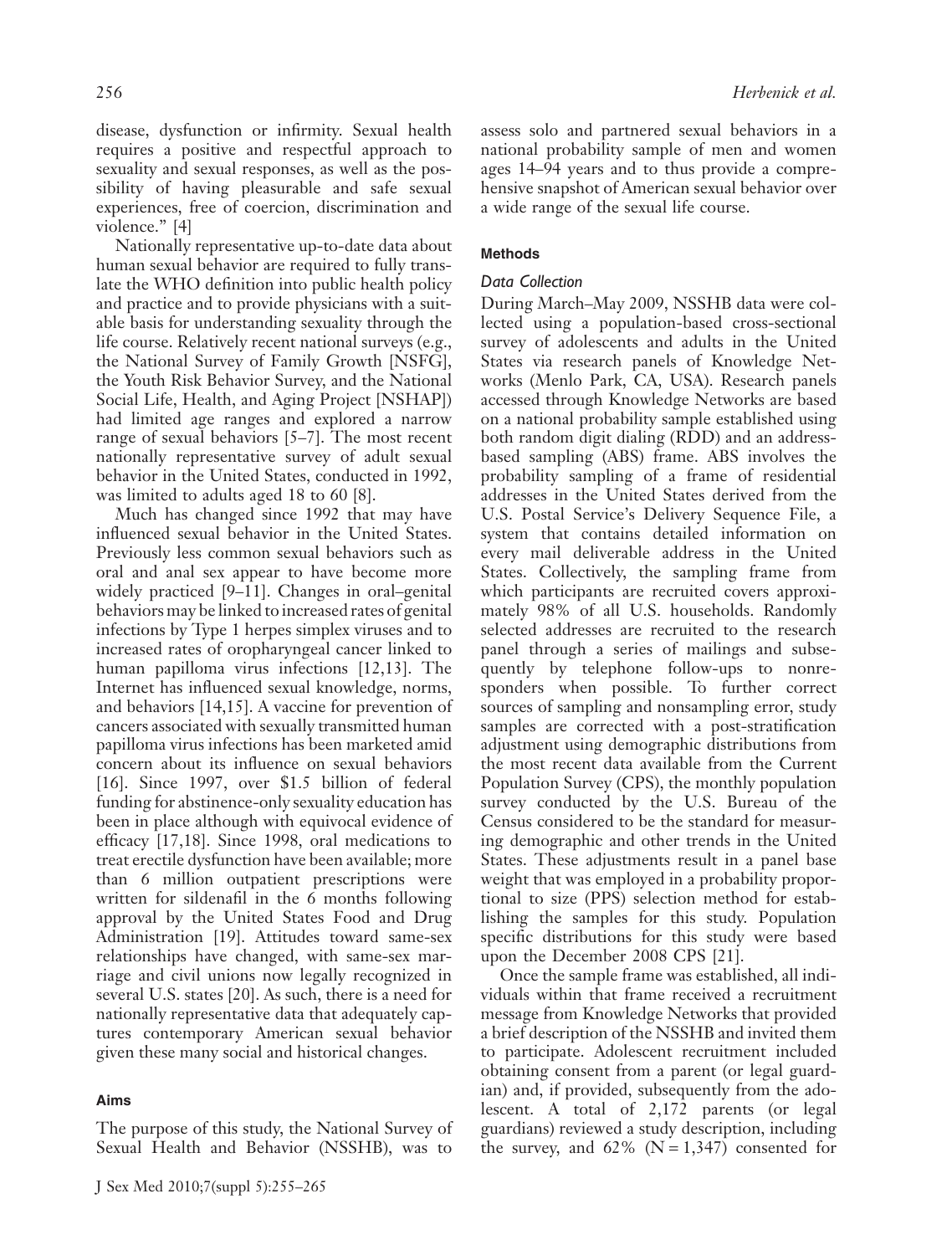their child to be invited to participate. Of 1,347 adolescents contacted electronically, 831 responded, with  $99.0\%$  (N = 820) consenting to participate. An electronic recruitment message was sent to 9,600 potential adult participants, of whom 6,182 (64%) responded, with 82% (N = 5,045) consenting to participate. All study protocols were approved by the Institutional Review Board of the primary authors' academic institution.

All data were collected by Knowledge Networks via the Internet; participants in a given Knowledge Networks panel were provided with access to the Internet and hardware if needed. Multiple researchers have used Knowledge Networks for multiple health-related studies, substantiating the validity of such methods for obtaining data from nationally representative samples of the U.S. population [22–28].

### **Main Outcome Measures**

Some participant characteristics were previously collected by Knowledge Networks for purposes of sample stratification and for sample adjustments using post-stratification data weights. These measures included gender, age, race (black, Hispanic, white, other), U.S. geographic region (Midwest, North, South, West), and sexual orientation (heterosexual/straight, homosexual/gay/lesbian, bisexual, asexual, other). Household income included an adult's reported household income; for adolescents household income was reported by their parent or guardian. Additionally, level of educational attainment and marital status were collected from adult participants.

Participants were asked to report whether or not they had engaged in certain solo and partnered sexual behaviors and, if so, how recently each behavior had occurred (never, within the past month, within the past year, more than 1 year ago), consistent with other nationally representative studies of sexual behaviors [27,28].

Measures of oral sex were specific to the participant's role and partner's sex (receiving from male, receiving from female, giving to female, giving to male). Also assessed were receptive (men and women) and insertive (men only) anal intercourse.

### *Analyses*

The proportions of participants reporting histories of participating in each sexual behavior are reported based upon whether that behavior occurred within the past month, past year, or at some other point during one's lifetime. For each

percentage of individuals reporting a history of participating in a behavior during the specified periods of time, corresponding 95% confidence intervals using the Adjusted Wald method [29,30], were calculated and are presented by age group. During analyses, post-stratification data weights were applied to reduce variance and minimize bias caused by nonsampling error. Distributions for age, race, gender, Hispanic ethnicity, education, and U.S. census region were used in poststratification adjustments. These distributions were based upon the December 2008 CPS [21].

### **Results**

A total of 5,865 individuals (2,936 men, 2,929 women) ages 14 to 94 years participated. The weighted demographic characteristics of the sample are presented in Table 1.

### *Men's Sexual Behaviors*

Men's sexual behaviors are presented in Table 2.

### Masturbation

Solo masturbation was reported with the most consistency, as 27.9% to 68.6% of men in each age group reported masturbation during the past month. The majority of men in all age groups reported masturbation during the past year with the exception of the 14- to 15-year-old and 70+ age groups. Solo masturbation (past month and past year) was more commonly reported than most partnered sexual behaviors for ages 14 through 24 years and among those aged 50 years or older.

### Vaginal Intercourse

Although most men in the 18- to 19-year-old age group had experienced vaginal intercourse, it was not a fixed aspect of every man's experience. For example, although about 85% of men in their 20s and 30s reported engaging in vaginal intercourse in the previous year, this proportion decreased to 73.6% among men in their 40s and to 57.9% among men in their 50s. For men ages 25 to 49 years, vaginal intercourse was more common than other sexual behaviors.

# Partnered Noncoital Behaviors

Partnered noncoital behaviors were reported by at least some men in all age groups. Although a minority of those ages 14–15 years had ever engaged in partnered masturbation (5.7%) or received oral sex from a female (13.0%), among the 16- to 17-year-old cohort, approximately onefifth reported having engaged in partnered mas-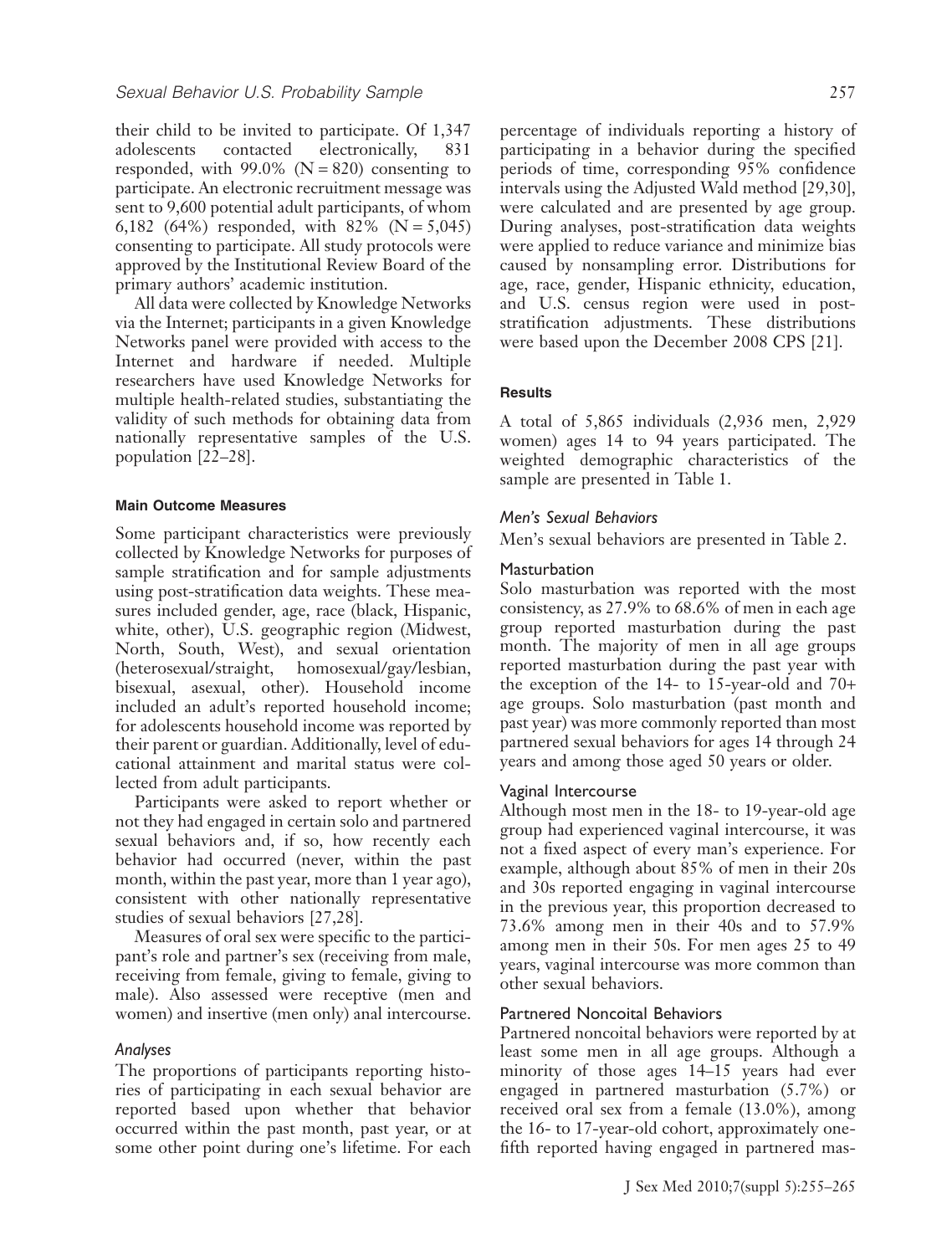|                                  |                                  | Adolescents $(N = 820)$  |                          |                                  | Adults ( $N = 5,045$ ) |                                     |               |                                |  |
|----------------------------------|----------------------------------|--------------------------|--------------------------|----------------------------------|------------------------|-------------------------------------|---------------|--------------------------------|--|
|                                  | <b>Males</b><br>$N = 414(50.5%)$ |                          |                          | Females<br>$N = 406$ (49.5%)     |                        | <b>Males</b><br>$N = 2,522$ (49.9%) |               | Females<br>$N = 2,523(50.1\%)$ |  |
| Characteristics                  | N                                | $\%$                     | N                        | $\%$                             | N                      | $\%$                                | N             | $\%$                           |  |
| Gender                           |                                  |                          |                          |                                  |                        |                                     |               |                                |  |
| <b>Males</b>                     | 414                              | 100.0                    |                          |                                  | 2,522                  | 100.0                               |               |                                |  |
| Females                          |                                  |                          | 406                      | 100.0                            |                        |                                     | 2,523         | 100.0                          |  |
| Age                              |                                  |                          |                          |                                  |                        |                                     |               |                                |  |
| $14 - 15$                        | 193                              | 46.7                     | 190                      | 46.8                             |                        |                                     |               |                                |  |
| $16 - 17$                        | 221                              | 53.3                     | 216                      | 53.2                             |                        |                                     |               |                                |  |
| $18 - 19$                        |                                  | —                        | $\overline{\phantom{0}}$ | $\overbrace{\phantom{12322111}}$ | 73                     | 2.9                                 | 50            | 2.0                            |  |
| $20 - 24$                        |                                  |                          |                          | $\overline{\phantom{0}}$         | 203                    | 8.1                                 | 145           | 5.8                            |  |
| $25 - 29$                        |                                  |                          |                          | $\overline{\phantom{0}}$         | 341                    | 13.5                                | 394           | 15.6                           |  |
| $30 - 39$                        |                                  |                          |                          |                                  | 410                    | 16.2                                | 430           | 17                             |  |
| $40 - 49$                        |                                  |                          |                          |                                  | 522                    | 20.7                                | 502           | 19.9                           |  |
| $50 - 59$                        |                                  |                          | $\overline{\phantom{0}}$ |                                  | 466                    | 18.5                                | 452           | 17.9                           |  |
| $60 - 69$                        |                                  |                          |                          |                                  | 322                    | 12.8                                | 342           | 13.6                           |  |
| $\geq 70$                        | $\overline{\phantom{0}}$         |                          |                          |                                  | 184                    | 7.3                                 | 207           | 8.2                            |  |
| Race or ethnic group             | $(N = 413)$                      |                          | $(N = 405)$              |                                  |                        |                                     |               |                                |  |
| White                            | 253                              | 61.3                     | 241                      | 59.6                             | 1,735                  | 68.8                                | 1,737         | 68.8                           |  |
| Hispanic                         | 77                               | 18.6                     | 74                       | 18.2                             | 376                    | 14.9                                | 317           | 12.6                           |  |
| <b>Black</b>                     | 55                               | 13.4                     | 59                       | 14.6                             | 250                    | 9.9                                 | 303           | 12.0                           |  |
| Other                            | 28                               | 6.7                      | 31                       | 7.6                              | 161                    | 6.4                                 | 166           | 6.6                            |  |
|                                  |                                  |                          |                          |                                  |                        |                                     |               |                                |  |
| Sexual orientation               |                                  |                          |                          |                                  | $(N = 2,521)$          |                                     | $(N = 2,521)$ |                                |  |
| Heterosexual                     | 398                              | 96.1                     | 367                      | 90.5                             | 2,325                  | 92.2                                | 2,348         | 93.1                           |  |
| Gay or Lesbian                   | 7                                | 1.8                      | 1                        | 0.2                              | 105                    | 4.2                                 | 23            | 0.9                            |  |
| <b>Bisexual</b>                  | 6                                | 1.5                      | 34                       | 8.4                              | 66                     | 2.6                                 | 92            | 3.6                            |  |
| Other                            | 2                                | 0.1                      | 3                        | 0.9                              | 25                     | $\mathbf{1}$                        | 58            | 2.3                            |  |
| Geographic region                |                                  |                          | $(N = 405)$              |                                  |                        |                                     |               |                                |  |
| South                            | 145                              | 35.0                     | 143                      | 35.4                             | 922                    | 36.5                                | 1,065         | 36.4                           |  |
| West                             | 96                               | 23.2                     | 96                       | 23.7                             | 591                    | 23.4                                | 668           | 22.8                           |  |
| <b>Midwest</b>                   | 95                               | 23.0                     | 92                       | 22.7                             | 552                    | 21.9                                | 622           | 21.1                           |  |
| Northeast                        | 78                               | 18.7                     | 74                       | 18.2                             | 458                    | 18.1                                | 573           | 19.7                           |  |
| Education completed <sup>†</sup> |                                  |                          |                          |                                  |                        |                                     |               |                                |  |
| Less than high school            |                                  |                          |                          |                                  | 342                    | 13.6                                | 290           | 11.5                           |  |
| High school                      |                                  | $\overline{\phantom{0}}$ |                          |                                  | 757                    | 30.0                                | 760           | 30.1                           |  |
| Some college                     |                                  |                          |                          |                                  | 685                    | 27.2                                | 750           | 29.7                           |  |
| College degree or higher         |                                  |                          |                          |                                  | 737                    | 29.2                                | 723           | 28.7                           |  |
| Marital status <sup>†</sup>      |                                  |                          |                          |                                  |                        |                                     |               |                                |  |
| Married                          |                                  |                          |                          |                                  | 1,206                  | 47.8                                | 1,118         | 44.3                           |  |
| Never married                    |                                  | $\overline{\phantom{0}}$ | $\overline{\phantom{0}}$ |                                  | 709                    | 28.1                                | 601           | 23.8                           |  |
| <b>Divorced</b>                  | ╾                                | $\overline{\phantom{0}}$ | $\overline{\phantom{0}}$ |                                  | 278                    | 11.0                                | 334           | 13.2                           |  |
| Living with partner              |                                  | $\overline{\phantom{0}}$ |                          |                                  | 227                    | 9.0                                 | 222           | 8.8                            |  |
| Widowed                          |                                  | $\overline{\phantom{0}}$ |                          |                                  | 53                     | 2.1                                 | 185           | 7.3                            |  |
| Separated                        |                                  |                          |                          |                                  | 50                     | 2.0                                 | 63            | 2.5                            |  |
| Annual income $(\$)^{\ddagger}$  |                                  |                          |                          |                                  |                        |                                     |               |                                |  |
| $<$ 25,000                       | 52                               | 12.6                     | 52                       | 12.8                             | 506                    | 20.1                                | 605           | 24.0                           |  |
| 25,000-49,999                    | 86                               | 20.8                     | 92                       | 22.6                             | 745                    | 29.6                                | 773           | 30.7                           |  |
|                                  |                                  |                          |                          |                                  |                        |                                     |               |                                |  |
| 50,000-74,999                    | 86                               | 20.8                     | 85                       | 21.0                             | 522                    | 20.7                                | 548           | 21.7                           |  |
| ≥75,000                          | 190                              | 45.8                     | 177                      | 43.6                             | 749                    | 29.7                                | 597           | 23.7                           |  |

**Table 1** Weighted participant characteristics  $(N = 5,865)$ 

†Education and marital status data presented only for adult participants. ‡Income levels for adolescents based on parental income level reported by parent or guardian.

turbation and one-third having received oral sex from a female partner. The highest proportions who reported having engaged in recent (past month) partnered masturbation and who reported oral sex with a woman (giving and receiving) were between 25 and 49 years.

# Anal Intercourse

Insertive anal intercourse was less common than other partnered behaviors but was not rare, being reported in the past year by more than 5% of 16-

to 19-year olds, 10.8% of those ages 20–24 years, greater than 20% of those 25–49 years and 11.3% of men in their fifties. More than 40% of men ages 25–59 years reported ever having engaged in insertive anal intercourse during their lifetime.

## Same-Sex Sexual Behavior

Sexual activity between men was relatively uncommon. Among men ages 18 to 59, 4.8% to 8.4% reported having received oral sex from another man in the previous year. However, 13.8% of men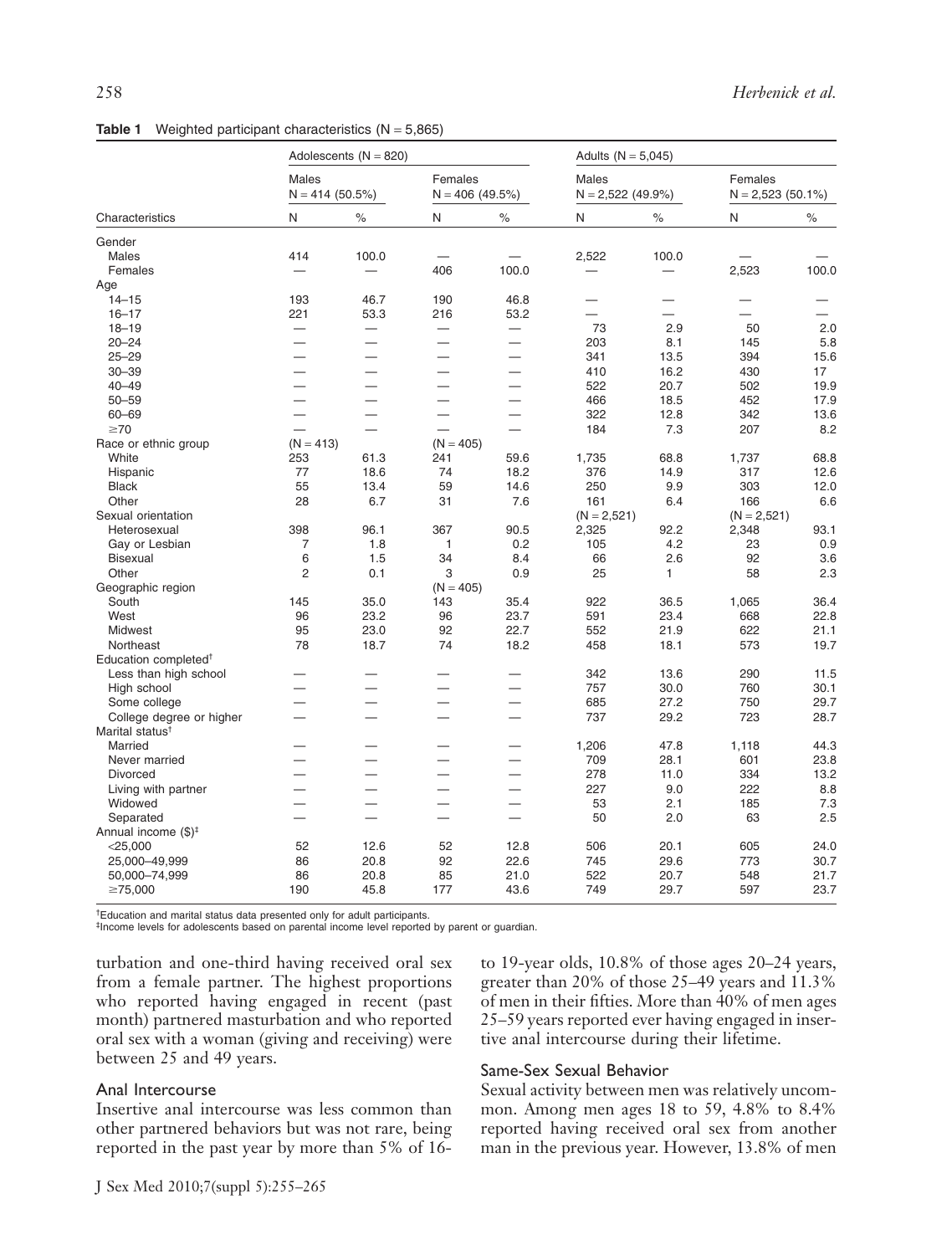ages 40–49 years and 14.9% ages 50–59 years reported such lifetime behavior. A total of 4.3% to 8.0% of men aged 18–59 years reported having performed oral sex on another man in the previous year; however, more than 10% of men in the 18–19, 40–49, and 50–59 age groups reported having ever engaged in this behavior. Receptive penile-anal intercourse was the least common behavior reported (less than 6% of men in any age group in the past year). Lifetime receptive anal intercourse was most prevalent among 20- to 24-year olds (10.8%) and those aged 40–49 and 50–59 years (8.5% and 9.5%, respectively).

## *Women's Sexual Behaviors*

Women's sexual behaviors are presented in Table 3.

### Masturbation

Solo masturbation was reported by more than 20% of women in all age groups during the past month and by more than 40% of all women within the past year, with the exception of those over 70 years. A greater proportion of those ages 14 to 17 reported lifetime solo masturbation compared with any other sexual behavior.

#### Vaginal Intercourse

Beginning with women ages 18–19 years (26.0% of women reported solo masturbation and 43.1% reported vaginal intercourse during the previous month), vaginal intercourse was the sexual behavior that more women in all age groups reported as having occurred during the past month compared with all other sexual behaviors assessed. Beginning in the cohort in their thirties, increasing proportions of women reported having had no vaginal intercourse during the previous year; this was the case for approximately one-fourth of women ages 30–39, nearly 1/3 of women 40–49, one-half of women ages 50–59, and ultimately nearly fourfifths of women ages 70 years and older.

### Partnered Noncoital Behaviors

Masturbation with a partner during the previous month and year was most commonly reported by women ages 16 through 49 and most women between the ages of 25–49 reported this behavior in their lifetime. Approximately 10% of 14- to 15-year-old women and 23.5% of 16- to 17-yearold women reported receiving oral sex from a male partner in the previous year. More than half of women in the age groups between 18 and 49 had received oral sex from a male partner in the previous year as had 34.2% of females ages 50–59 and 24.8% of females ages 60–69 years.

A total of 11.8% of 14- to 15-year-old women and 22.4% of 16- to 17-year-old women reported having given oral sex to a male partner in the past year. Also, most women in the age groups between 18 and 49 years reported having given oral sex to a man in the past year. Oral–genital sex given to male partners during the previous month was rarely reported by women in the 70+ age group in the past year (6.8%) though 42.7% had done so in their lifetime.

### Anal Intercourse

A total of 4% or less of 14- to 17-year-old women and those aged 50 or older reported anal intercourse in the previous year. However, 18.0% of 18- to 19-year-old females and more than 20% of those between the ages of 20 and 39 reported anal sex in the past year. Lifetime anal sex was reported by 40% or more of women ages 20–49 years, and by about 30% or more of women ages 50–69 years.

### Same-Sex Sexual Behavior

Sexual activity between women was relatively uncommon. Fewer than 5% of women in most age groups reported having received oral sex in the past year from a female partner, with the exception of the 8.5% of women ages 20–24 who reported having performed oral sex on a woman in the past year. A total of 2.0% to 9.2% of those ages 16 to 49 years reported having given oral sex to another woman in the past year.

#### **Discussion**

These findings provide a detailed picture of solo and partnered sexual behavior through a lifespan, showing that one's sexual repertoire varies across different age cohorts, with masturbation relatively more common in young and older individuals and vaginal intercourse being more common than other sexual behaviors from early to late adulthood. Partnered noncoital sexual behaviors (oral and anal sex) also appear to be well established aspects of a contemporary sexual repertoire in the United States. The baseline rates of behavior established by the analyses provided in this report will be helpful to sexuality educators who develop, implement, and evaluate programs that seek to improve societal knowledge related to the prevalence of sexual behaviors and to sexual health clinicians whose work to improve sexual health among the population often requires such rates of behavior.

Although the largest proportion of adults reported vaginal intercourse during the past month throughout most of the reproductive year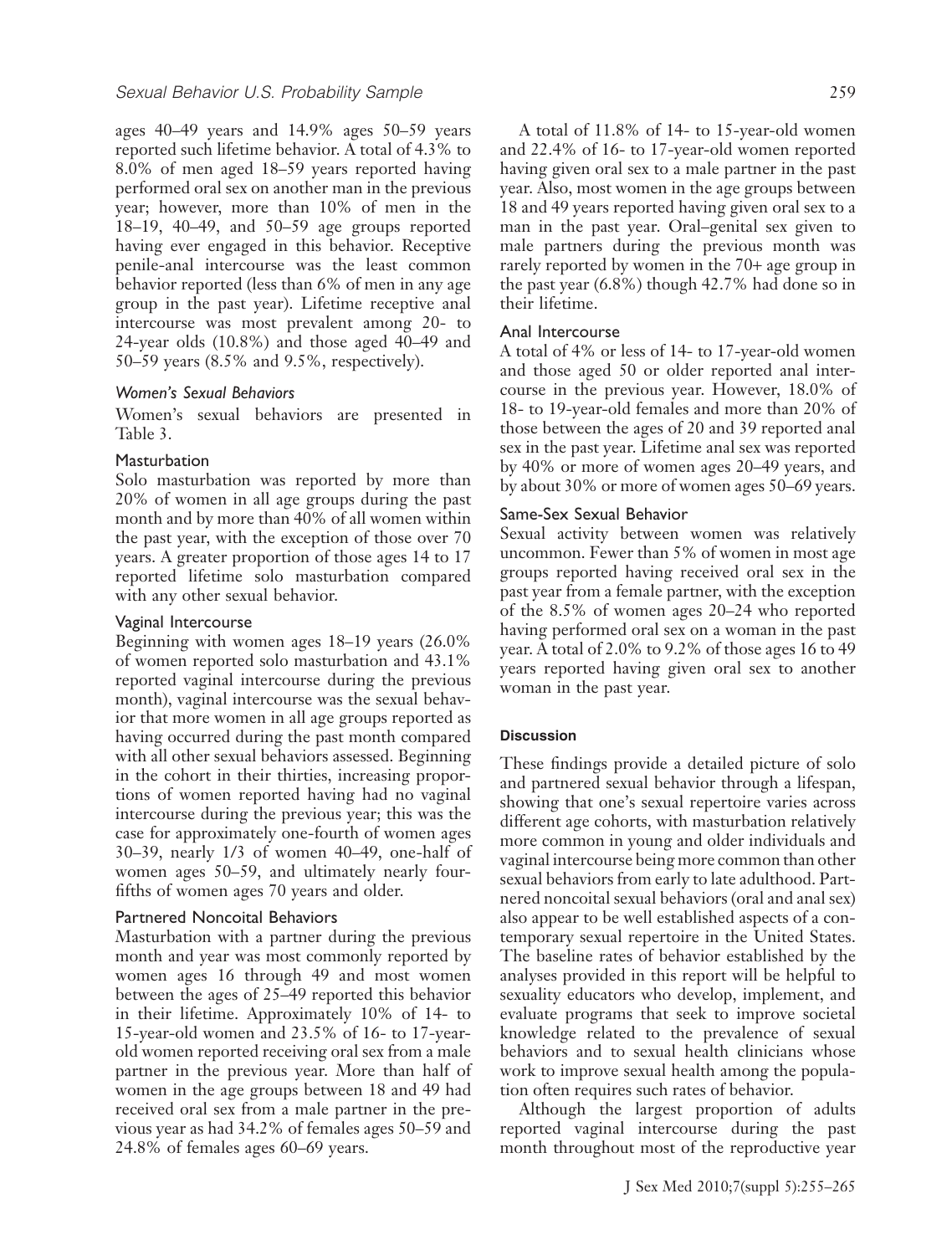|                           | Adolescents $(N = 410)$           |                      | Adults                    |                      |                            |  |  |
|---------------------------|-----------------------------------|----------------------|---------------------------|----------------------|----------------------------|--|--|
|                           | $14 - 15$                         | $16 - 17$            | $18 - 19$                 | $20 - 24$            | $25 - 29$                  |  |  |
|                           | 191                               | 219                  | 72                        | 196                  | 334                        |  |  |
|                           | Percent (95% confidence interval) |                      |                           |                      |                            |  |  |
| Masturbated alone         |                                   |                      |                           |                      |                            |  |  |
| Past month                | 42.9% (36.1%-50.0%)               | 58.0% (51.4%-64.3%)  | 61.1% (49.5%-71.5%)       | 62.8% (55.8%-69.3%)  | 68.6% (63.4%-73.3%)        |  |  |
| Past year                 | 62.1% (55.0%-68.7%)               | 74.8% (68.6%-80.1%)  | 80.6% (69.9%-88.2%)       | 82.7% (76.8%-87.4%)  | 83.6% (79.2%-87.2%)        |  |  |
| Lifetime                  | 67.5% (60.6%-73.7%)               | 78.9% (73.0%-83.8%)  | 86.1% (76.1%-92.5%)       | 91.8% (87.0%-95.0%)  | 94.3% (91.2%-96.4%)        |  |  |
| Masturbated with partner  |                                   |                      |                           |                      |                            |  |  |
| Past month                | 3.6% (1.6%-7.4%)                  | $7.1\%$ (4.3%-11.4%) | 14.5% (8.0%-24.6%)        | 15.0% (10.6%-20.7%)  | 20.5% (16.5%-25.2%)        |  |  |
| Past year                 | 5.2% (2.7%-9.4%)                  | 16.0% (11.7%-21.5%)  | 42.0% (31.3%-53.5%)       | 43.5% (36.7%-50.5%)  | 49.3% (44.0%-54.6%)        |  |  |
| Lifetime                  | 5.7% (3.1%-10.1%)                 | 20.3% (15.5%-26.1%)  | 49.3% (38.1%-60.6%)       | 54.5% (47.5%-61.3%)  | 69.0% (63.8%-73.7%)        |  |  |
| Received oral from female |                                   |                      |                           |                      |                            |  |  |
| Past month                | 7.8% (4.7%-12.6%)                 | 17.5% (13.0%-23.1%)  | 22.9% (14.6%-33.9%)       | 34.7% (28.4%-41.6%)  | 45.5% (40.2%-50.9%)        |  |  |
| Past year                 | 11.9% (8.0%-17.3%)                | 30.9% (25.1%-37.3%)  | 53.6% (42.2%-64.6%)       | 62.8% (55.8%-69.3%)  | 77.2% (72.4%-81.4%)        |  |  |
| Lifetime                  | 13.0% (8.9%-18.6%)                | 34.4% (28.4%-40.9%)  | 59.4% (47.9%-70.0%)       | 73.5% (66.9%-79.2%)  | 91.0% (87.4%-93.7%)        |  |  |
| Received oral from male   |                                   |                      |                           |                      |                            |  |  |
| Past month                | $0.5\% - (0.2\% - 3.2\%)$         | $1.4\%$ (0.3%-4.2%)  | $1.5\% - (0.4\% - 8.3\%)$ | $5.2\%$ (2.8%-9.4%)  | $1.2\%$ (0.4%-3.2%)        |  |  |
| Past year                 | $0.5\% - (0.2\% - 3.2\%)$         | 2.8% (1.2%-6.1%)     | 5.9% (2.0%-14.3%)         | 6.2% (3.5%-10.6%)    | 4.8% (2.9%-7.7%)           |  |  |
| Lifetime                  | $1.6\%$ (0.3%-4.8%)               | $3.2\%$ (1.4%-6.6%)  | 8.8% (3.9%-17.9%)         | $9.3\%$ (5.9%-14.3%) | 7.6% (5.2%-11.0%)          |  |  |
| Gave oral to female       |                                   |                      |                           |                      |                            |  |  |
| Past month                | 2.6% (0.9%-6.1%)                  | 13.8% (9.8%-19.0%)   | 20.3% (12.5%-31.1%)       | 28.1% (22.3%-34.8%)  | 40.4% (35.3%-45.7%)        |  |  |
| Past year                 | 7.8% (4.7%-12.6%)                 | 18.3% (13.7%-24.0%)  | 50.7% (39.4%-61.9%)       | 54.9% (47.9%-61.7%)  | 73.5% (68.5%-78.0%)        |  |  |
| Lifetime                  | 8.3% (5.1%-13.2%)                 | 20.2% (15.4%-26.0%)  | 60.9% (49.3%-71.4%)       | 70.9% (64.2%-76.8%)  | 85.6% (81.4%-89.0%)        |  |  |
| Gave oral to male         |                                   |                      |                           |                      |                            |  |  |
| Past month                | 1.0% (0.0%-3.9%)                  | $0.9\%$ (0.0%-3.5%)  | $1.4\% - (0.5\% - 8.2\%)$ | $5.2\%$ (2.8%-9.4%)  | $2.7\%$ (1.4%-5.1%)        |  |  |
| Past year                 | 1.0% (0.0%-3.9%)                  | $2.3\%$ (0.8%-5.4%)  | 4.3% (1.0%-12.2%)         | 6.7% (3.9%-11.2%)    | 4.8% (2.9%-7.7%)           |  |  |
| Lifetime                  | $1.6\%$ (0.3%-4.8%)               | $2.8\%$ (1.2%-6.1%)  | 10.1% (4.8%-19.5%)        | 9.3% (5.9%-14.3%)    | $6.3\%$ (4.1%-9.5%)        |  |  |
| Vaginal intercourse       |                                   |                      |                           |                      |                            |  |  |
| Past month                | 7.9% (4.8%-12.7%)                 | 16.1% (11.8%-21.6%)  | 31.0% (21.5%-42.5%)       | 52.0% (45.0%-58.9%)  | 74.4% (69.5%-78.8%)        |  |  |
| Past year                 | 8.9% (5.6%-13.9%)                 | 30.3% (24.6%-36.7%)  | 52.8% (41.4%-63.9%)       | 63.3% (56.4%-69.7%)  | 85.7% (81.5%-89.1%)        |  |  |
| Lifetime                  | 9.9% (6.4%-15.0%)                 | 30.3% (24.6%-36.7%)  | 62.5% (50.9%-72.8%)       | 70.3% (63.6%-76.3%)  | 89.3% (85.5%-92.2%)        |  |  |
| Inserted penis into anus  |                                   |                      |                           |                      |                            |  |  |
| Past month                | $0.5\% - (0.2\% - 3.2\%)$         | $1.4\%$ (0.3%-4.2%)  | $0\% - (1.0\% - 6.1\%)$   | $6.2\%$ (3.5%-10.6%) | 10.3% (7.4%-14.1%)         |  |  |
| Past year                 | $3.1\%$ (1.3%-6.8%)               | $5.5\%$ (3.1%-9.4%)  | 5.6% (1.8%-13.9%)         | 10.8% (7.1%-16.0%)   | 26.6% (22.1%-31.6%)        |  |  |
| Lifetime                  | 3.7% (1.7%-7.6%)                  | $6.0\%$ (3.5%-10.1%) | 9.7% (4.5%-19.0%)         | 23.7% (18.3%-30.1%)  | 45.2% (39.9%-50.6%)        |  |  |
| Received penis in anus    |                                   |                      |                           |                      |                            |  |  |
| Past month                | 1.0% (0.0%-3.9%)                  | $0.9\%$ (0.0%-3.5%)  | $1.4\% - (0.5\% - 8.2\%)$ | $2.1\%$ (0.6%-5.4%)  | $0.9\%$ (0.2%-2.7%)        |  |  |
| Past year                 | $1.0\%$ (0.0%-3.9%)               | $0.9\%$ (0.0%-3.5%)  | 4.2% (1.0%-12.1%)         | $5.2\%$ (2.8%-9.4%)  | 4.0% $(2.3\text{%-6.7\%)}$ |  |  |
| Lifetime                  | 1.0% (0.0%-3.9%)                  | $0.9\%$ (0.0%-3.5%)  | 4.3% (1.0%-12.2%)         | 10.8% (7.1%-16.0%)   | $5.2\%$ (3.2%-8.2%)        |  |  |

**Table 2** Men's sexual behaviors past month, past year, and lifetime  $(N = 2,857)$ 

age cohorts, the reproductive years are not marked exclusively by potentially procreative sex. Sizable proportions of individuals ages 18 and 49 years reported solo masturbation, partnered masturbation, oral sex, and anal sex during the previous year, a common time frame between wellness visits, particularly for women.

Data about sexual activity in the previous year inform clinicians about the proportions of patients who are likely to have engaged in various sexual behaviors since their last clinical exam and who may benefit from annual, detailed sexual history taking. Also, the lack of sexual behavior experienced by some groups has clinical relevance. For example, the decreasing proportion of men in their forties engaging in vaginal intercourse may reflect, at least in part, a growing incidence of erectile dysfunction that may be related to cardiovascular disease or diabetes [31,32]. Similarly, the decreasing proportion of sexual activity among women as they age may, for some, reflect pain with vaginal intercourse (caused by vaginal dryness), lower libido, or other sexual health concerns [33,34].

Also related to important clinical concerns, the rates of behavior established in this report may be helpful to those dedicated to reducing rates of human immunodeficiency virus, STIs, and unintended pregnancy. The rates of these sexual health challenges do provide a rationale for continued surveillance of sexual behaviors among both adults and adolescents in order to inform health-related policy and practice. However, given the purpose of this particular report, the analyses presented do not consider the situational or partner-related variables that influence the extent to which a sexual behavior poses the potential for negative impacts to sexual health, and those using these data to substantiate public health programs should consider the lack of context that underlies the rates presented here. The NSSHB did collect such variables, and additional in-depth analyses from the NSSHB are presented in multiple other reports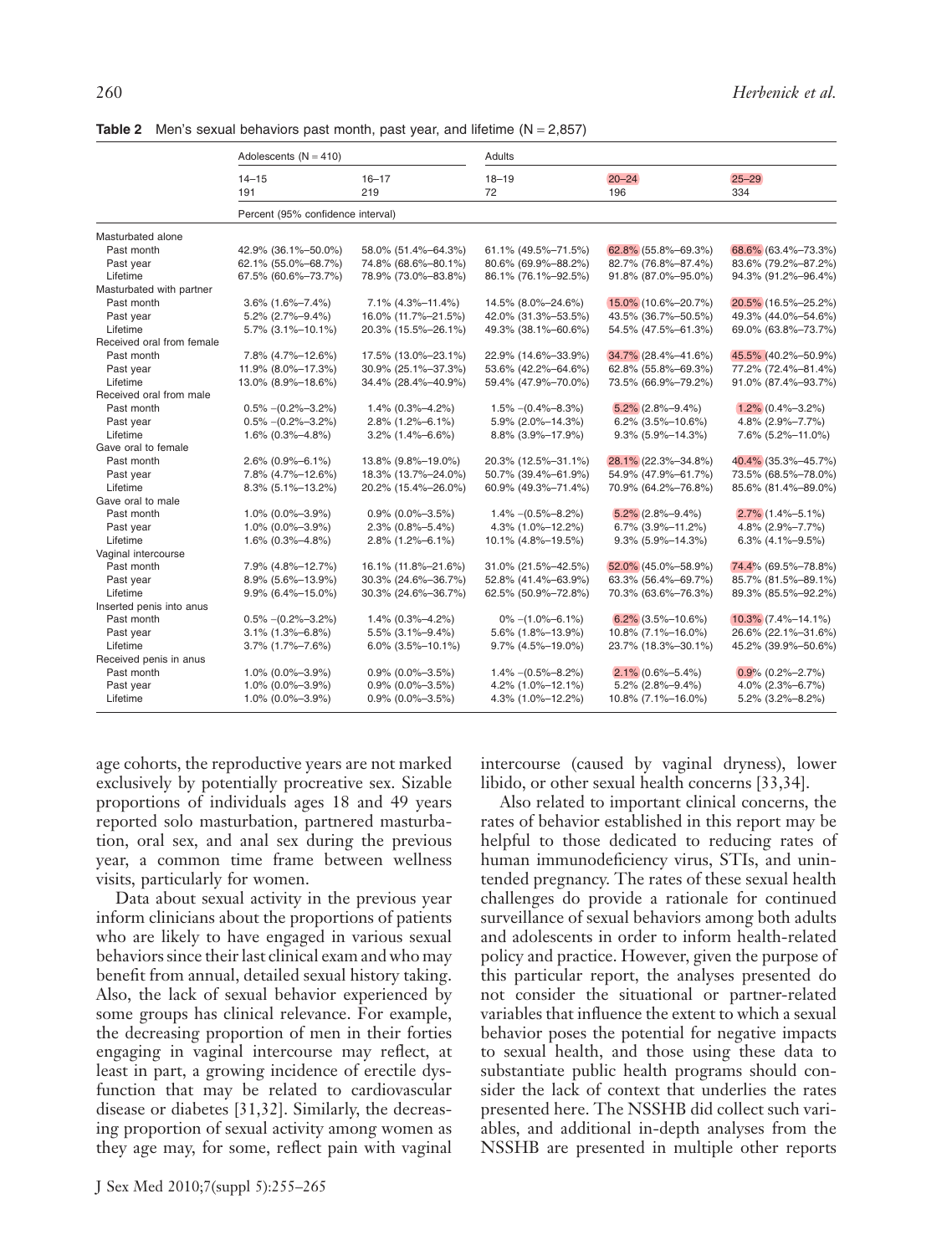| Adults (N = 2,447)                |                      |                      |                         |                         |  |  |
|-----------------------------------|----------------------|----------------------|-------------------------|-------------------------|--|--|
| $30 - 39$<br>396                  | $40 - 49$<br>499     | $50 - 59$<br>454     | $60 - 69$<br>317        | $70+$<br>179            |  |  |
| Percent (95% confidence interval) |                      |                      |                         |                         |  |  |
|                                   |                      |                      |                         |                         |  |  |
| 66.4% (61.6%-70.9%)               | 60.1% (55.7%-64.3%)  | 55.7% (51.1%-60.2%)  | 42.3% (37.0%-47.8%)     | 27.9% (21.8%–34.9%)     |  |  |
| 80.1% (75.9%-83.7%)               | 76.0% (72.1%-79.5%)  | 72.1% (67.8%-76.0%)  | 61.2% (55.7%-66.4%)     | 46.4% (39.2%–53.7%)     |  |  |
| 93.4% (90.5%—95.5%)               | 92.0% (89.3%–94.1%)  | 89.2% (86.0%–91.8%)  | $90.2\%$ (86.4%–93.0%)  | 80.4% (73.9%–85.6%)     |  |  |
| 22.9% (19.0%-27.3%)               | 19.2% (16.0%-22.9%)  | 14.4% (11.5%-17.9%)  | 10.3% (7.4%-14.2%)      | 4.1% (1.9%-8.2%)        |  |  |
| 44.7% (39.9%–49.6%)               | 38.1% (33.9%-42.4%)  | 27.9% (24.0%–32.2%)  | 17.0% (13.2%-21.5%)     | 12.9% (8.7%-18.7%)      |  |  |
| 68.3% (63.6%-72.7%)               | 61.5% (57.2%–65.7%)  | 51.9% (47.3%–56.5%)  | 37.0% (31.9%–42.4%)     | 31.6% (25.2%–38.7%)     |  |  |
| 49.4% (44.5%–54.3%)               | 37.7% (33.6%–42.0%)  | 24.4% (20.7%–28.6%)  | 18.6% (14.7%-23.3%)     | $12.4\%$ (8.3%–18.1%)   |  |  |
| 77.6% (73.2%–81.4%)               | 62.1% (57.8%-66.2%)  | 48.5% (43.9%-53.1%)  | 37.5% (32.3%–43.0%)     | 19.2% (14.1%-25.6%)     |  |  |
| 89.7% (86.3%–92.3%)               | 86.2% (82.9%-89.0%)  | 82.6% (78.8%–85.8%)  | 75.3% (70.3%–79.7%)     | 57.6% (50.3%–64.6%)     |  |  |
| $2.0\%$ (0.9%-4.0%)               | $4.6\%$ (3.1%-6.8%)  | $4.7\%$ (3.1%-7.1%)  | $1.0\%$ (0.2%-3.0%)     | $0\% - (0.4\% - 2.5\%)$ |  |  |
| $5.5\%$ (3.6%-8.2%)               | $5.8\%$ (4.0%-8.2%)  | $8.4\%$ (6.2%-11.3%) | $2.6\%$ (1.3%-5.1%)     | $2.4\%$ (0.8%-6.0%)     |  |  |
| $9.0\%$ (6.5%-12.3%)              | 13.8% (11.0%-17.1%)  | 14.9% (11.9%–18.5%)  | $8.7\%$ (6.0%-12.4%)    | $7.7\%$ (4.5%-12.7%)    |  |  |
| 38.1% (33.5%-43.0%)               | 32.6% (28.6%-36.8%)  | 20.8% (17.3%–24.8%)  | 14.3% (10.8%-18.6%)     | 12.4% (8.3%-18.1%)      |  |  |
| 68.7% (64.0%–73.1%)               | 57.4% (53.0%-61.7%)  | 44.1% (39.6%–48.7%)  | 34.3% (29.3%–39.7%)     | 24.3% (18.6%–31.1%)     |  |  |
| 88.2% (84.6%–91.0%)               | 84.4% (80.9%–87.3%)  | 77.3% (73.2%–80.9%)  | 72.5% (67.3%-77.1%)     | 61.6% (54.3%–68.4%)     |  |  |
| $2.8\%$ (1.5%-5.0%)               | $4.7\%$ (3.1%-7.0%)  | $6.4\%$ (4.5%-9.1%)  | $1.3\%$ (0.4%–3.4%)     | $0\% - (0.4\% - 2.5\%)$ |  |  |
| $5.0\%$ (3.2%-7.7%)               | $6.7\%$ (4.8%-9.3%)  | $8.0\%$ (5.8%-10.9%) | $2.6\%$ (1.3%-5.1%)     | $3.0\%$ (1.2%–6.8%)     |  |  |
| $7.3\%$ (5.1%-10.3%)              | 13.2% (10.5%–16.5%)  | 13.1% (10.3%–16.5%)  | $5.6\%$ (3.5%-8.8%)     | $5.3\%$ (2.7%-9.7%)     |  |  |
| 71.3% (66.7%–75.5%)               | 61.0% (56.7%-65.2%)  | 44.1% (39.6%–48.7%)  | 38.9% (33.7%-44.4%)     | 28.2% (22.1%–35.2%)     |  |  |
| 85.3% (81.5%–88.5%)               | 73.6% (69.6%-77.3%)  | 57.9% (53.3%–62.4%)  | 53.5% (48.0%-58.9%)     | 42.9% (35.9%–50.2%)     |  |  |
| 92.6% (89.6%–94.8%)               | 89.3% (86.3%–91.7%)  | 85.8% (82.3%–88.7%)  | 86.9% (82.7%-90.2%)     | 88.1% (82.5%–92.1%)     |  |  |
| $7.1\%$ (4.9%-10.1%)              | 7.2% (5.2%-9.8%)     | $3.3\%$ (2.0%-5.4%)  | 4.2% $(2.4\% - 7.1\%)$  | $0\% - (0.4\% - 2.5\%)$ |  |  |
| 23.9% (20.0%–28.3%)               | 21.2% (17.8%-25.0%)  | 11.3% (8.7%-14.6%)   | $5.8\%$ (3.7%-9.0%)     | $1.7\%$ (0.4%-5.1%)     |  |  |
| 44.5% (39.7%–49.4%)               | 43.1% (38.8%–47.5%)  | 40.4% (36.0%–45.0%)  | 26.7% (22.1%–31.8%)     | 13.8% (9.4%–19.7%)      |  |  |
| $1.3\%$ (0.5%-3.1%)               | $2.0\%$ (1.0%-3.7%)  | $2.9\%$ (1.7%–4.9%)  | $0\% - (0.2\% - 1.4\%)$ | $0\% - (0.4\% - 2.5\%)$ |  |  |
| $3.3\%$ (1.9%-5.6%)               | $4.4\%$ (2.9%-6.6%)  | $4.6\%$ (3.0%-7.0%)  | 6% (0.0%–2.4%)          | $1.7\%$ (0.4%-5.1%)     |  |  |
| $6.3\%$ (4.3%-9.2%)               | $8.5\%$ (6.3%–11.3%) | $9.5\%$ (7.1%-12.6%) | 3.8% (2.1%–6.6%)        | $4.7\%$ (2.3%-9.0%)     |  |  |

that provide rates of condom use for both adolescents and adults [35], and those that consider the situational characteristics and potential health consequences of recent sexual events among both adolescents [36] and adults [37], including reports focused specifically on the aging population [38] and ethnic minorities [39].

Although not longitudinal, a strength of this study, compared with other studies that have focused on more narrow age ranges, is that a developmental trajectory of sexual expression is apparent. A minority of 14- to 17-year-old adolescents report engaging in partnered sexual activity with sharply raised proportions of partnered sexual behavior reported among 18- to 24-year olds. Although partnered sexual activity remains common throughout the 20s, 30s, and 40s, there is a clear decline in partnered activity for both genders in their 50s and 60s and a sharper decline as individuals reach age 70. The latter echoes findings from the recent NSHAP, which found substantial

declines in sexual activity among individuals aged 74 or older in association with partner loss and health problems [7]. Of course, differences in sexual behavior between various age groups are likely to be influenced not only by development throughout the life course but also by cohort effects that reflect socialization related to sexuality.

Compared with the 1992 National Health and Social Life Survey (NHSLS), in this present study more men and women have engaged in oral sex and a significantly greater proportion have engaged in anal sex. The larger proportions of those who had engaged in anal sex were not limited to the youngest cohorts. Most participants in all adult (18+) age groups had engaged in oral sex with the exception of females in the 70+ age group, of whom slightly less than half had done so. Anal sex was reported by sizable proportions of adults ages 20 to 49 and twice the proportion of 18- to 19-year-old females reported lifetime receptive anal sex (20.0%) as the proportion of 18- to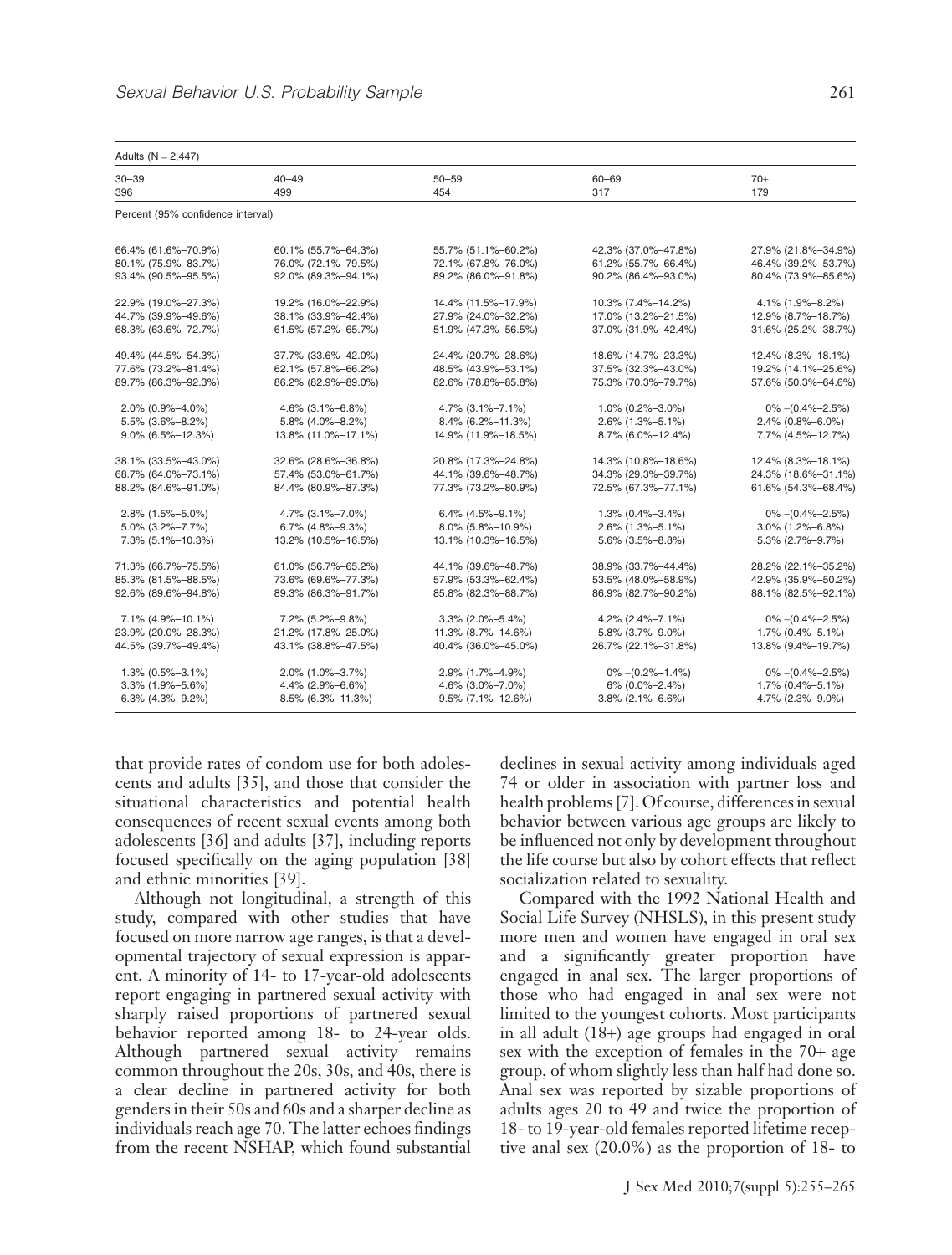|                           | Adolescents $(N = 400)$   |                                   | Adults                     |                        |                      |  |  |  |
|---------------------------|---------------------------|-----------------------------------|----------------------------|------------------------|----------------------|--|--|--|
|                           | $14 - 15$                 | $16 - 17$                         | $18 - 19$                  | $20 - 24$              | $25 - 29$            |  |  |  |
|                           | 188                       | 212                               | 50                         | 142                    | 383                  |  |  |  |
| N                         |                           | Percent (95% confidence interval) |                            |                        |                      |  |  |  |
| Masturbated alone         |                           |                                   |                            |                        |                      |  |  |  |
| Past month                | 24.1% (18.5%-30.7%)       | 25.5% (20.1%-31.8%)               | 26.0% (15.8%-39.7%)        | 43.7% (35.8%-51.9%)    | 51.7% (46.7%-56.7%)  |  |  |  |
| Past year                 | 40.4% (33.6%-47.5%)       | 44.8% (38.3%-51.5%)               | 60.0% (46.2%-72.4%)        | 64.3% (56.1%-71.7%)    | 71.5% (66.8%-75.8%)  |  |  |  |
| Lifetime                  | 43.3% (36.4%-50.4%)       | 52.4% (45.7%-59.0%)               | 66.0% (52.1%-77.6%)        | 76.8% (69.2%-83.0%)    | 84.6% (80.6%-87.9%)  |  |  |  |
| Masturbated with partner  |                           |                                   |                            |                        |                      |  |  |  |
| Past month                | $4.3\%$ (2.1%-8.4%)       | 11.2% (7.6%-16.2%)                | 18.4% (9.8%-31.5%)         | 16.1% (10.9%-23.1%)    | 24.1% (20.1%-28.6%)  |  |  |  |
| Past year                 | 7.5% (4.4%-12.3%)         | 18.9% (14.2%-24.7%)               | 36.0% (24.1%-49.9%)        | 35.9% (28.5%-44.1%)    | 48.2% (43.2%-53.2%)  |  |  |  |
| Lifetime                  | $9.0\%$ (5.6%-14.0%)      | 19.7% (14.9%-25.6%)               | 38.8% (26.5%-52.7%)        | 46.9% (38.9%-55.1%)    | 64.0% (59.1%-68.6%)  |  |  |  |
| Received oral from female |                           |                                   |                            |                        |                      |  |  |  |
| Past month                | $0\% - (0.4\% - 2.4\%)$   | $2.3\%$ (0.8%-5.5%)               | $0\% - (1.4\% - 8.5\%)$    | $1.4\%$ (0.1%-5.3%)    | $5\%$ (0.0%-2.0%)    |  |  |  |
| Past year                 | $1.1\%$ (0.1%-4.1%)       | 4.7% (2.5%-8.5%)                  | 3.9% (0.3%-14.1%)          | $8.5\%$ (4.8%-14.4%)   | $2.6\%$ (1.4%-4.8%)  |  |  |  |
| Lifetime                  | $3.8\%$ (1.7%-7.7%)       | $6.6\%$ (3.9%-10.9%)              | 8.0% (2.6%-19.4%)          | 16.8% (11.5%-23.9%)    | 10.8% (8.0%-14.3%)   |  |  |  |
| Received oral from male   |                           |                                   |                            |                        |                      |  |  |  |
| Past month                | $3.7\%$ (1.7%-7.6%)       | 16.4% (12.0%-22.0%)               | 32.0% (20.7%-45.9%)        | 38.0% (30.4%-46.2%)    | 36.1% (31.4%-41.0%)  |  |  |  |
| Past year                 | 10.0% (6.4%-15.2%)        | 23.5% (18.3%-29.7%)               | 58.0% (44.2%-70.6%)        | 70.4% (62.4%-77.3%)    | 71.8% (67.1%-76.1%)  |  |  |  |
| Lifetime                  | 10.1% (6.5%-15.3%)        | 25.8% (20.4%-32.1%)               | 62.0% (48.1%-74.2%)        | 79.7% (72.3%-85.5%)    | 88.1% (84.5%-91.0%)  |  |  |  |
| Gave oral to female       |                           |                                   |                            |                        |                      |  |  |  |
| Past month                | $0.5\% - (0.2\% - 3.2\%)$ | 4.2% (2.1%-7.9%)                  | $2\% - (1.3\% - 8.8\%)$    | $1.4\%$ (0.1%-5.3%)    | $1.1\%$ (0.3%-2.8%)  |  |  |  |
| Past year                 | $1.6\%$ (0.3%-4.8%)       | 7.1% (4.3%-11.5%)                 | $2.0\% - (0.6\% - 11.5\%)$ | 9.2% (5.3%-15.2%)      | $2.6\%$ (1.4%-4.8%)  |  |  |  |
| Lifetime                  | $5.4\%$ (2.9%-9.7%)       | $9.0\%$ (5.8%-13.7%)              | 8.2% (2.8%-19.6%)          | 14.0% (9.2%-20.7%)     | $9.5\%$ (6.9%-12.9%) |  |  |  |
| Gave oral to male         |                           |                                   |                            |                        |                      |  |  |  |
| Past month                | 8.0% (4.8%-12.9%)         | 14.6% (10.4%-20.0%)               | 34.7% (23.0%-48.6%)        | 47.2% (39.2%-55.4%)    | 49.9% (44.9%-54.9%)  |  |  |  |
| Past year                 | 11.8% (7.9%-17.3%)        | 22.4% (17.3%-28.5%)               | 58.5% (44.7%-71.1%)        | 74.3% (66.5%-80.8%)    | 75.9% (71.4%-79.9%)  |  |  |  |
| Lifetime                  | 12.8% (8.7%-18.4%)        | 29.1% (23.4%-35.6%)               | 61.2% (47.3%-73.5%)        | 77.6% (70.0%-83.7%)    | 89.0% (85.4%-91.8%)  |  |  |  |
| Vaginal intercourse       |                           |                                   |                            |                        |                      |  |  |  |
| Past month                | 5.9% (3.2%-10.3%)         | 20.8% (15.9%-26.8%)               | 43.1% (30.3%-56.8%)        | $61.9\%$ (53.7%-69.5%) | 74.3% (69.7%-78.4%)  |  |  |  |
| Past year                 | 10.7% (7.0%-16.0%)        | 29.7% (23.9%-36.2%)               | 62.0% (48.1%-74.2%)        | 79.9% (72.5%-85.7%)    | 86.5% (82.7%-89.6%)  |  |  |  |
| Lifetime                  | 12.4% (8.4%-17.9%)        | 31.6% (25.7%-38.1%)               | 64.0% (50.1%-75.9%)        | 85.6% (78.8%-90.5%)    | 90.7% (87.3%-93.2%)  |  |  |  |
| Received penis in anus    |                           |                                   |                            |                        |                      |  |  |  |
| Past month                | $3.2\%$ (1.3%-7.0%)       | $0.5\% - (0.2\% - 2.9\%)$         | 8.0% (2.6%-19.4%)          | $7.3\%$ (3.9%-12.9%)   | $5.3\%$ (3.4%-8.1%)  |  |  |  |
| Past year                 | $3.7\%$ (1.7%-7.6%)       | 4.7% (2.5%-8.5%)                  | 18.0% (9.5%-31.0%)         | 23.4% (17.2%-31.0%)    | 21.1% (17.3%-25.5%)  |  |  |  |
| Lifetime                  | $4.3\%$ (2.1%-8.4%)       | 6.6% (3.9%-10.9%)                 | 20.0% (11.1%-33.2%)        | 39.9% (32.2%-48.1%)    | 45.6% (40.7%-50.6%)  |  |  |  |

**Table 3** Women's sexual behaviors past month, year, and lifetime  $(N = 2,813)$ 

19-year-old males who reported lifetime insertive anal sex (9.7%). These proportions were twice as large for each gender in the 20- to 24-year-old cohort.

Neither the NHSLS nor the NSHAP included questions about mutual masturbation or the gender of respondents' oral sex partners [7,8]. As such, it is not known to what extent mutual masturbation, or same-sex vs. other-sex oral sex behaviors, may have changed over time. Little is known about same-sex behaviors from nationally representative studies, as none—including ours—have oversampled those who identify as homosexual or bisexual, leaving the numbers too few for adequate statistical analysis. However, findings reflect those from the NHSLS and from the Kinsey interview data in that a greater number of males and females have engaged in same-sex sexual behaviors than identify as homosexual or bisexual [8,40,41].

The current study is only the second nationally representative study of sexual behavior of adults living in the United States and the first to include such an expansive range of ages. Although Alfred Kinsey and his team reported data from adults

about their sexual lives from childhood through older age, sampling was not nationally representative, people married at younger ages, the life expectancy was lower when data were collected (late 1930s to early 1950s) and older age was experienced in clinically different ways that likely impacted sexuality [40,41]. The social changes occurring since both of the large-scale studies of sexual behavior have been significant and up-todate data about human sexual behavior among different age groups is important.

Depending on the country and time period in which sexual behavior has been studied, previous studies of sexual behavior in the United States and in other countries have recruited participants and collected data via in-person interviews, computerassisted interviews, questionnaires, RDD phone interviews, computer-assisted telephone interviewing, intercept methods, or door-to-door sampling [42–49]. In our study, by recruiting participants and collecting data over the Internet, respondents may have felt more comfortable reporting taboo sexual behaviors compared with the NHSLS data, which were collected via in-person interviews.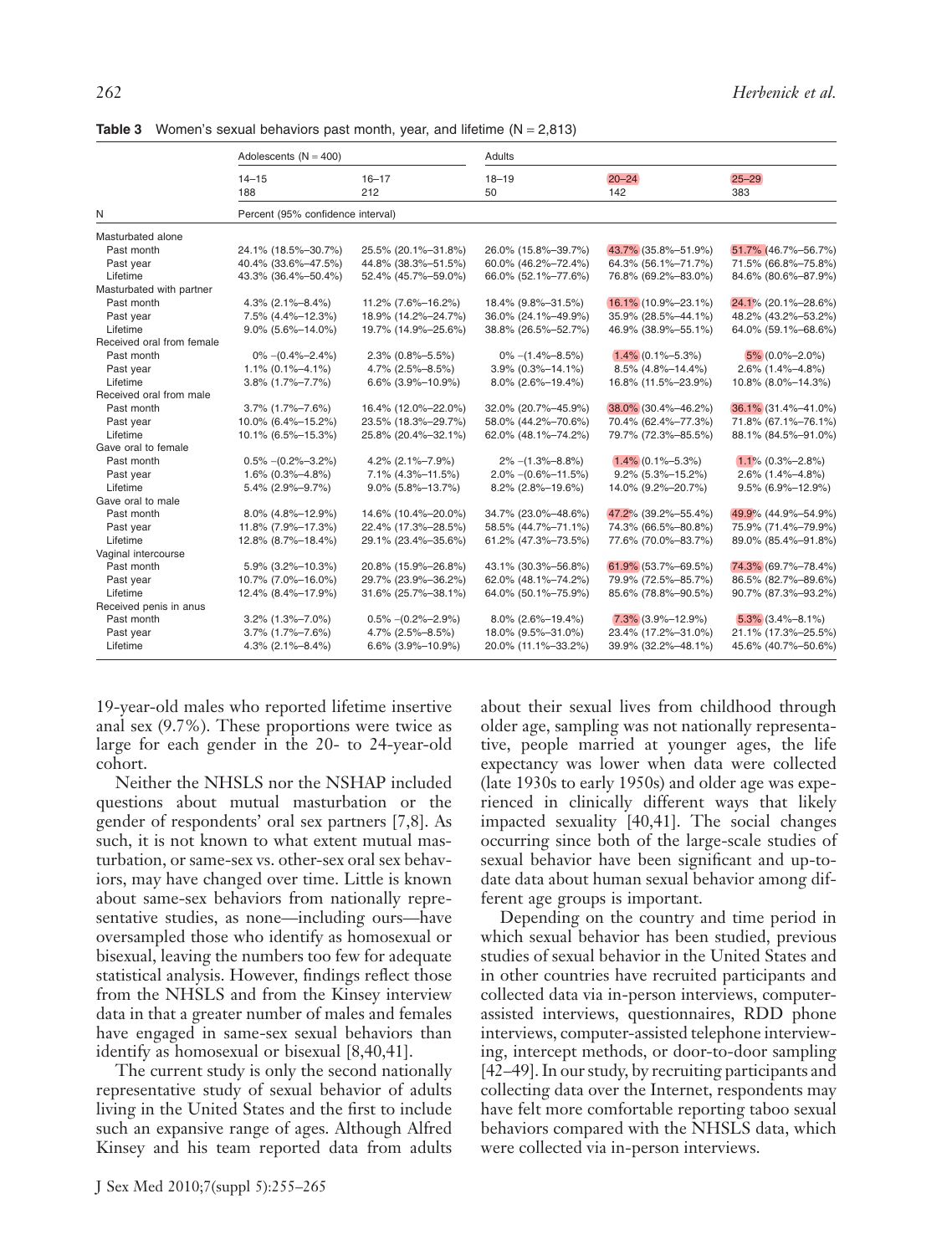| Adults $(N = 2,413)$              |                     |                         |                           |                         |  |  |
|-----------------------------------|---------------------|-------------------------|---------------------------|-------------------------|--|--|
| $30 - 39$                         | $40 - 49$           | $50 - 59$               | $60 - 69$                 | $70+$                   |  |  |
| 412                               | 468                 | 435                     | 331                       | 192                     |  |  |
| Percent (95% confidence interval) |                     |                         |                           |                         |  |  |
| 38.6% (34.0%-43.4%)               | 38.5% (34.2%-43.0%) | 28.3% (24.3%-32.7%)     | 21.5% (17.4%-26.3%)       | 11.5% (7.7%-16.8%)      |  |  |
| 62.9% (58.1%-67.4%)               | 64.9% (60.5%-69.1%) | 54.1% (49.4%-58.7%)     | 46.5% (41.2%-51.9%)       | 32.8% (26.5%-39.7%)     |  |  |
| 80.3% (76.2%-83.9%)               | 78.0% (74.0%-81.5%) | 77.2% (73.0%-80.9%)     | 72.0% (66.9%-76.6%)       | 58.3% (51.2%-65.0%)     |  |  |
| 19.3% (15.8%-23.4%)               | 12.7% (10.0%-16.0%) | $6.7\%$ (4.7%-9.5%)     | $5.9\%$ (3.8%-9.0%)       | $2.1\%$ (0.6%-5.4%)     |  |  |
| 43.3% (38.6%-48.1%)               | 34.8% (30.6%-39.2%) | 17.7% (14.4%-21.6%)     | 13.1% (9.9%-17.2%)        | $5.3\%$ (2.8%-9.5%)     |  |  |
| 63.1% (58.3%-67.6%)               | 56.1% (51.6%-60.5%) | 46.9% (42.3%-51.6%)     | 36.4% (31.4%-41.7%)       | 17.5% (12.7%-23.5%)     |  |  |
| $1.2\%$ (0.4%-2.9%)               | $8\%$ (0.2%-2.2%)   | $0.7\%$ (0.1%-2.1%)     | $0.3\% - (0.1\% - 1.9\%)$ | $1.0\%$ (0.0%-3.9%)     |  |  |
| 4.9% (3.2%-7.5%)                  | $2.3\%$ (1.2%-4.1%) | $0.9\%$ (0.3%-2.4%)     | $0.6\%$ (0.0%-2.3%)       | $1.5\%$ (0.3%-4.6%)     |  |  |
| 16.5% (13.2%-20.4%)               | 10.1% (7.7%-13.2%)  | $8.2\%$ (5.9%-11.2%)    | $4.4\%$ (2.6%-7.2%)       | 2.1% (0.6%-5.4%)        |  |  |
| 36.2% (31.7%-41.0%)               | 24.1% (20.4%-28.2%) | 16.9% (13.7%-20.7%)     | 11.7% (8.6%-15.6%)        | $2.6\%$ (0.9%-6.1%)     |  |  |
| 58.7% (53.9%-63.4%)               | 52.3% (47.8%-56.8%) | 34.2% (29.9%-38.8%)     | 24.8% (20.4%-29.7%)       | 7.8% (4.7%-12.6%)       |  |  |
| 82.0% (78.0%-85.4%)               | 86.3% (82.9%-89.1%) | 83.4% (79.6%-86.6%)     | 79.0% (74.3%-83.1%)       | 47.4% (40.5%-54.4%)     |  |  |
| $1\% - (0.2\% - 1.3\%)$           | $1.1\%$ (0.4%-2.6%) | $0\% - (0.2\% - 1.1\%)$ | $0.6\%$ (0.0%-2.3%)       | $1.0\%$ (0.0%-3.9%)     |  |  |
| 4.0% $(2.4\text{%}-6.4\text{%)}$  | $2.5\%$ (1.4%–4.4%) | $0.9\%$ (0.3%-2.4%)     | $0.9\%$ (0.2\%-2.7\%)     | $1.5\%$ (0.3%-4.6%)     |  |  |
| 14.2% (11.1%-17.9%)               | 11.6% (9.0%-14.8%)  | 7.3% (5.2%-10.2%)       | $3.4\%$ (1.9%-6.0%)       | $2.1\%$ (0.6%-5.4%)     |  |  |
| 43.9% (39.2%-48.7%)               | 26.8% (23.0%-31.0%) | 18.5% (15.1%-22.4%)     | 13.1% (9.9%-17.2%)        | $3.6\%$ (1.6%-7.4%)     |  |  |
| 59.2% (54.4%-63.8%)               | 52.7% (48.2%-57.2%) | 36.2% (31.8%-40.8%)     | 23.4% (19.1%-28.3%)       | $6.8\%$ (3.9%-11.4%)    |  |  |
| 80.1% (76.0%-83.7%)               | 83.1% (79.4%-86.2%) | 80.0% (76.0%-83.5%)     | 73.1% (68.1%-77.6%)       | 42.7% (35.9%-49.8%)     |  |  |
| 63.5% (58.7%-68.0%)               | 55.8% (51.3%-60.2%) | 39.9% (35.4%-44.6%)     | 28.9% (24.3%-34.0%)       | $11.9\%$ (8.0%-17.3%)   |  |  |
| 73.5% (69.0%-77.5%)               | 70.3% (66.0%-74.3%) | 51.4% (46.7%-56.1%)     | 42.2% (37.0%-47.6%)       | 21.6% (16.3%-28.0%)     |  |  |
| 88.7% (85.3%-91.4%)               | 94.5% (92.0%-96.3%) | 94.0% (91.3%-95.9%)     | 92.4% (89.0%-94.8%)       | 89.2% (84.0%-92.9%)     |  |  |
| $6.4\%$ (4.4%-9.2%)               | $3.6\%$ (2.2%-5.7%) | $1.6\%$ (0.7%-3.3%)     | $2.2\%$ (1.0%-4.5%)       | $0\% - (0.4\% - 2.4\%)$ |  |  |
| 21.6% (17.9%–25.8%)               | 11.7% (9.1%-14.9%)  | $5.6\%$ (3.8%-8.2%)     | $4.0\%$ (2.3%-6.8%)       | $1.0\%$ (0.0%-3.9%)     |  |  |
| 40.4% (35.8%-45.2%)               | 40.6% (36.2%-45.1%) | 34.6% (30.3%-39.2%)     | 29.8% (25.1%-34.9%)       | 21.2% (16.0%-27.5%)     |  |  |

In addition, while some studies have focused on only men [45–48], only women [43], or a more narrow age range [2,3,6,7,48] we sampled both women and men from adolescence through old age, resulting in a sample of individuals that spanned eight decades of age. However, a limitation of the present study is that, like the NHSLS and NSHAP, the sample was likely only accessible to those who were living in the community and so is not representative of all adults, particularly older adults, who are more likely to be hospitalized or living in long term care facilities.

A limitation of the study is that nationally representative survey data often obscures data points of minority groups, such as those who identify as gay, lesbian or bisexual. Certainly a proportion of those individuals who did not engage in sexual behaviors between women and men (such as vaginal intercourse) were likely to be gay or lesbian. The present data cannot therefore be generalized to gay, lesbian, or bisexual individuals and more detailed analyses are needed to illuminate the sexual behaviors of these individuals. Like other studies of sexual behavior, this study may

have been subject to self-selection. Although the sampling procedures ensured a lack of differences on key sociodemographic characteristics between those who chose to participate and those who refused, sexual behavior data are not available on nonresponders, and it is therefore not possible to assess the extent to which participants were different from those who either did not respond to the recruitment messages or those who responded and chose not to participate. However, the proportion of those who responded and chose to participate was slightly higher than the participation rate of the eligible, contacted individuals in the NHSLS who were recruited through in-person recruitment efforts at their homes [8].

Although statistical differences between men's and women's reports of sexual behaviors were not assessed for this particular paper, the data demonstrate that, for all age cohorts, recent (past month and past year) masturbation was strikingly more prevalent among men than women. Similarly, with the exception of the 25- to 29-year-old age cohort, more men reported vaginal intercourse in the past month and more men reported vaginal intercourse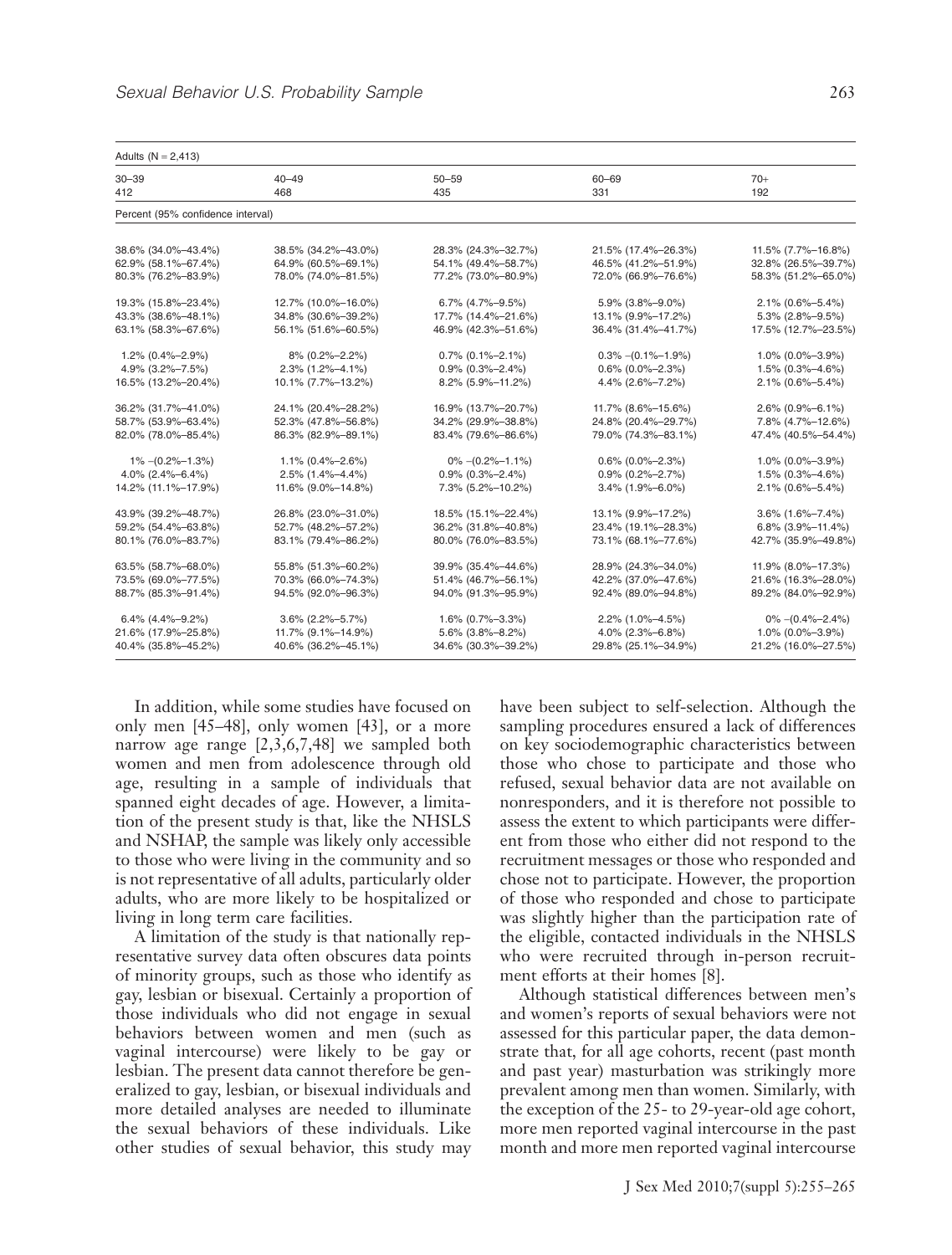in the past year in advanced age, likely caused by the greater number of available female partners. Compared with men's reports of insertive anal intercourse, more women in the 18- to 19-year-old age cohort reported receptive anal intercourse, which may be an artifact of having the small number of individuals in this age group or the result of younger women partnering with older men. More detailed data related to the sexual behavior of women and men in this sample can be found in other reports that have examined genderspecific behaviors and that collectively offer in-depth analyses that provide for comparisons across genders [50,51].

### **Conclusions**

In summary, findings provide medical and public health professionals with up-to-date information about solo and partnered sexual behaviors throughout the life course. Such information should assist both educators and clinicians in their efforts to increase knowledge about contemporary sexual behaviors and provide a valuable context that can be useful particularly to health professionals during sexual history taking and during discussion with patients about sexual problems and dysfunctions.

### **Acknowledgments**

This study was funded by Church & Dwight Co., Inc.

**Corresponding Author:** Debra Herbenick, PhD, Center for Sexual Health Promotion, Indiana University, HPER 116, 1025 East Seventh Street, Bloomington, IN, USA. Tel: 812-855-0364; Fax: 812-855-3936; E-mail: debby@indiana.edu

*Conflict of Interest:* None.

#### **References**

- 1 U.S. Department of Health and Human Services. The surgeon general's call to action to promote sexual health and responsible sexual behavior. Rockville, MD: U.S. Department of Health and Human Services; 2001.
- Santelli JS, Lindberg LD, Abma J, McNeely CS, Resnick M, Waite LJ. Adolescent sexual behaviors: Estimates and trends from four nationally representative surveys. Fam Plann Perspect 2000;32:156–94.
- 3 Laumann EO, Das A, Waite LJ, Dysfunction S. Sexual Dysfunction among Older Adults: Prevalence and risk factors from a nationally representative U.S. probability sample of men and women 57–85 years of age. J Sex Med 2008;5:2300–11.
- 4 World Health Organization. Defining sexual health: Report of a technical consultation on sexual health 28–31 January 2001, Geneva. Geneva, Switzerland. 2006.
- 5 Mosher WD, Chandra A, Jones J. Sexual behavior and selected health measures: Men and women 15–44 years of age, United States, 2002. Advance data from vital and health statistics; no 362. Hyattsville, MD: National Center for Health Statistics. 2005.
- 6 Eaton DK, Kann L, Kinchen S, Shanklin S, Ross J, Hawkins J, Harris WA, Lowry R, McManus T, Chyen D, Lim C, Brener N, Wechsler H. Youth risk behavior surveillance—United States, 2007. MMWR 2008;57:1131.
- 7 Lindau ST, Schumm LP, Laumann EO, Levinson W, O'Muircheartaigh CA, Waite LJ. A study of sexuality and health among older adults in the United States. N Engl J Med 2007;357:762–74.
- 8 Laumann EO, Gagnon JH, Michael RT, Michael S. The social organization of sexuality: Sexual practices in the United States. Chicago, IL: The University of Chicago Press; 1994.
- 9 Lescano CM, Houck CD. Brown LK, Doherty G, DiClemente RJ, Fernandez I, Pugatch D, Schlenger WE, Silver BJ. Correlates of heterosexual anal intercourse among at-risk adolescents and young adults. Am J Public Health 2009;99:1131–6.
- 10 Lindberg LD, Jones R, Santelli JS. Non-coital sexual activities among adolescents. J Adolesc Health 2008;43:231–8.
- 11 McBride KR, Fortenberry JD. Heterosexual anal sexuality and anal sex behaviors: A review. J Sex Res 2010;47:123–36.
- 12 Xu F, Stemberg MR, Kottiri BJ, McQuillan GM, Lee FK, Nahmias AJ, Berman SM, Markowitz LE. (2006)Trends in herpes simplex virus type 1 and type 2 seroprevalence in the United States. JAMA 2002;296:964–73.
- 13 D'Souza G, Kreimer AR, Viscidi R, Pawlita M, Fakhry C, Koch WM, Westra WH, Gillison ML. Case-control study of human papillomavirus and oropharyngeal cancer. N Engl J Med 2007;356:1944–56.
- 14 McFarlane M, Bull SS, Rietmeijer CA. The Internet as a newly emerging risk environment for sexually transmitted diseases. JAMA 2000;284:443–6.
- 15 Toomey K, Rothenberg R. Sex and cyberspace—Virtual networks leading to high risk sex. JAMA 2000;284:485–7.
- 16 Charo AR. Politics, Parents, and Prophylaxis—Mandating HPV vaccination in the United States. JAMA 2007;356: 1905–8.
- 17 Devaney B, Johnson A, Maynard R, Trenholm C. The evaluation of abstinence education programs funded under Title V Section 510: Interim report to Congress on a multi-site evaluation. Princeton, NJ: Mathematica Policy Research, Inc; 2002.
- 18 Hampton T. Abstinence-only programs under fire. JAMA 2008;299:2103–5.
- 19 Lue TF. Erectile dysfunction. N Engl J Med 2000;342:1802– 13.
- 20 Herek G. Legal recognition of same-sex relationships in the United States. Am Psychol 2006;61:607–21.
- 21 Current Population Survey December 2008. U.S. Census Bureau. 1994. [cited June 9, 2010]. Available from: http:// www.bls.census.gov/ferretftp.htm.
- 22 Baker LC, Bundorf MK, Singer S, Wagner TH. Validity of the survey of health and internet and knowledge network's panel and sampling. Stanford, CA: Stanford University; 2003.
- 23 Baker L, Wagner TH, Singer S, Bundorf MK. Use of the Internet and e-mail for health care information: Results from a national survey. JAMA 2003;289:2400–6.
- 24 Heiss F, McFadden D, Winter J. Who failed to enroll in Medicare Part D, and why? Early results. Health Aff (Millwood) 2006;25:344–54.
- 25 Holman EA, Silver RC, Poulin M, Andersen J, Gil-Rivas V, McIntosh DN. Terrorism, acute stress, and cardiovascular health: A 3-year national study following the September 11<sup>th</sup> attacks. Arch Gen Psychiatry 2008;65:73–80.